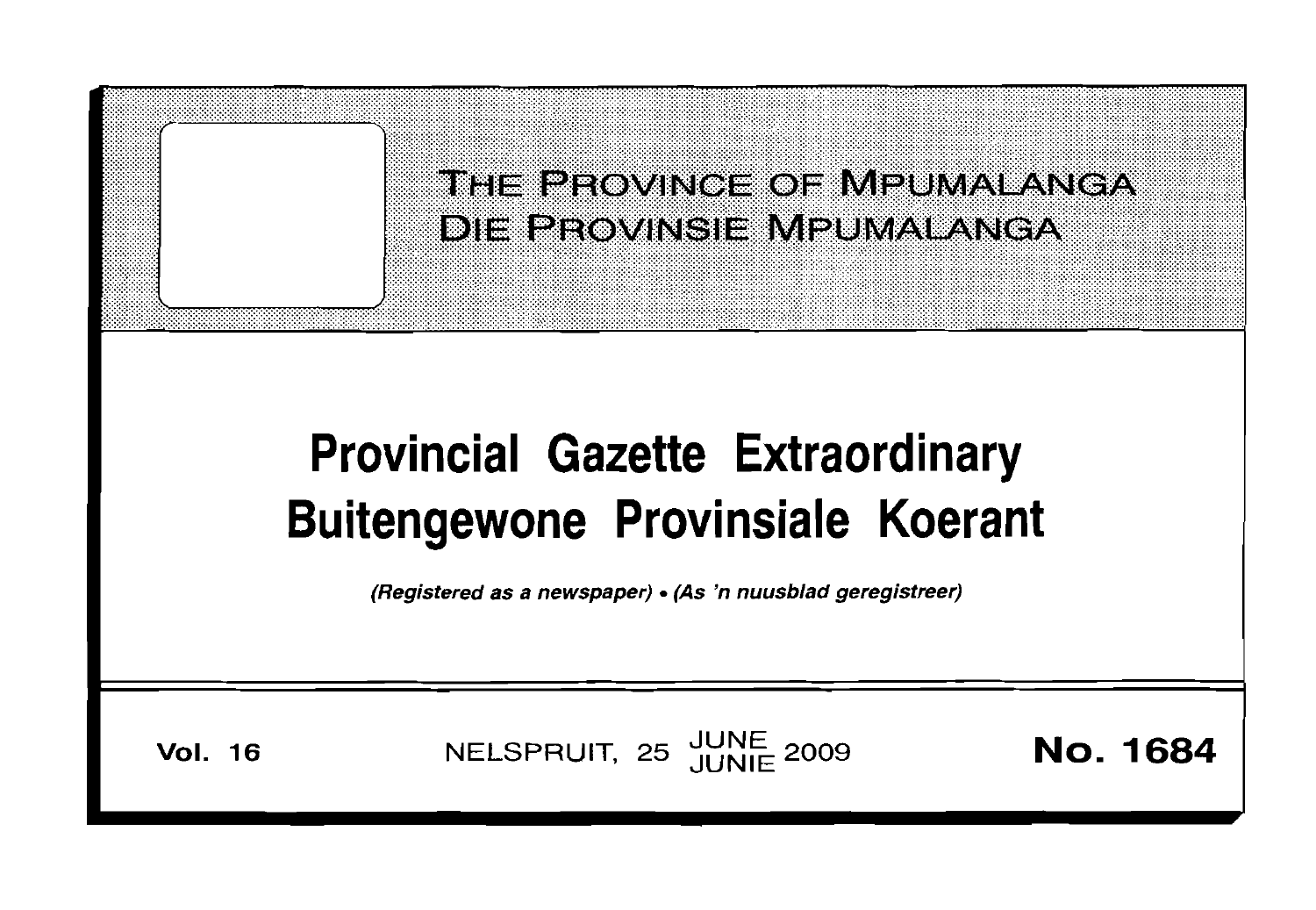No.

**CONTENTS • INHOUD**

Page Gazette<br>No. No. No. No.

# **LOCAL AUTHORITY NOTICE**

144 Local Government: Municipal Property Rates Act (6/2004): Thembisile Hani Local Municipality: Property Rates By-law . 3 1684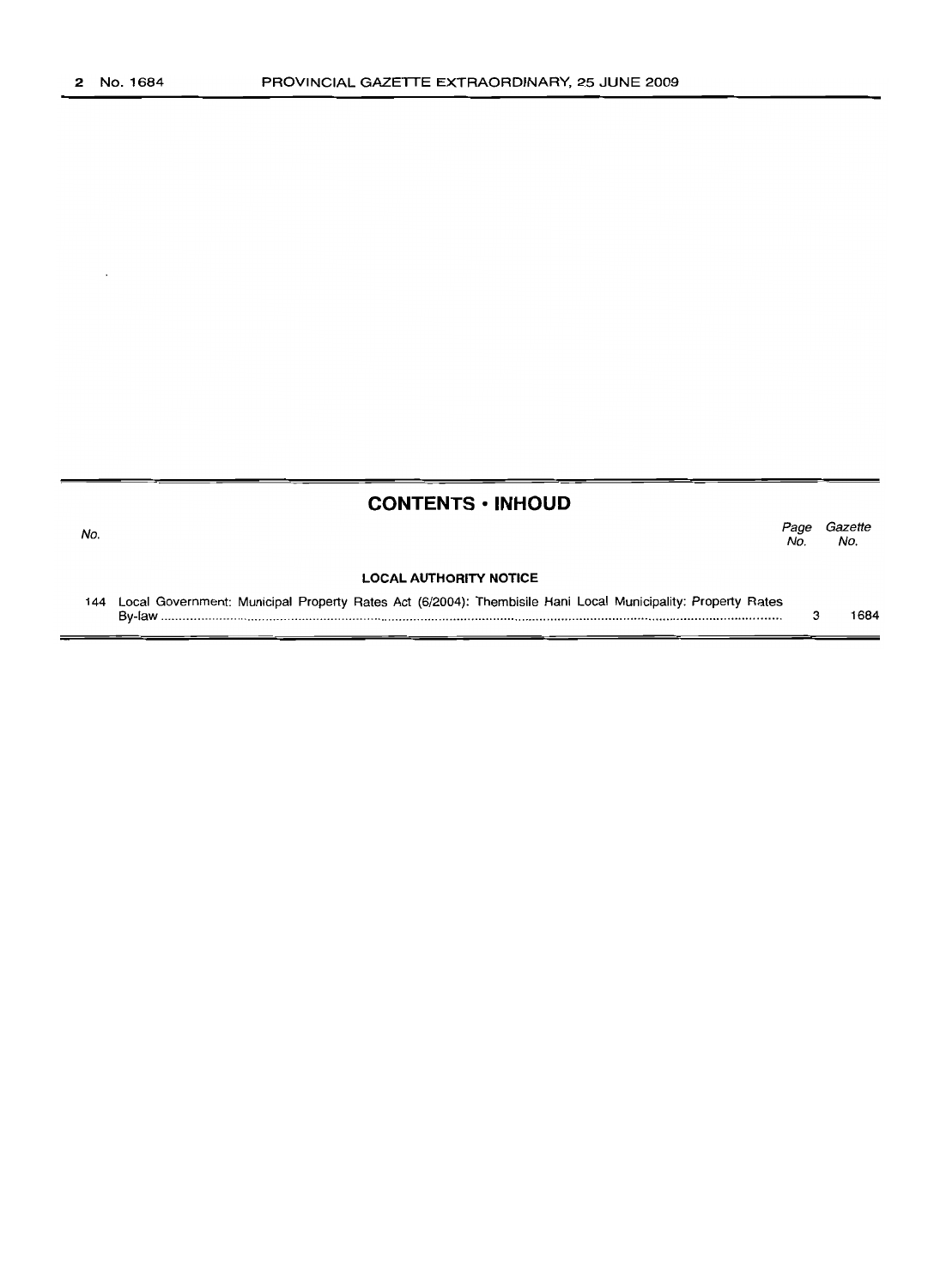# LOCAL AUTHORITY NOTICE

# LOCAL AUTHORITY NOTICE 144

# THEMBISILE HANI LOCAL MUNICIPALITY

# PROPERTY RATES BY-LAW

# **INTRODUCTION**

The Municipal Manager of Thembisile Hani Local Municipality hereby, in terms of Section 6 of the Local Government: Municipal Property Rates Act, 2004 (No.6 of 2004), publishes the Property Rates By-law for the Thembisile Hani Municipality, as approved by its Council as set out hereunder.

## PURPOSE OF BY-LAW

To allow Council to exercise its power to value and impose rates on immovable properties located within its area of jurisdiction in such a manner that it will contribute to effective and economic service delivery to the entire community.

# TABLE OF CONTENTS:

- 1. DEFINITIONS
- 2. PRINCIPLES
- 3. APPLICATION OF BY-LAW
- 4. PRINCIPLES APPLICABLE TO FINANCING OF SERVICES<br>5. CATEGORIES OF PROPERTY
- 5. CATEGORIES OF PROPERTY<br>6. CATEGORIES OF OWNERS
- 6. CATEGORIES OF OWNERS
- 7. PROPERTIES USED FOR MULTIPLE PURPOSES<br>8. DIFFERENTIAL RATING
- 8. DIFFERENTIAL RATING
- **EXEMPTIONS AND IMPERMISSIBLE RATES**
- 10. REDUCTIONS
- 11. REBATES<br>12. PAYMENT
- PAYMENT OF RATES
- 13. ACCOUNTS TO BE FURNISHED
- 14. PHASING IN OF RATES
- 15. SPECIAL RATING AREAS<br>16. FREQUENCY OF VALUAT
- **FREQUENCY OF VALUATION**
- 17. COMMUNITY PARTICIPATION
- 18. REGISTER OF PROPERTIES<br>19. REGULAR REVIEW PROCES
- 19. REGULAR REVIEW PROCESSES
- 20. SHORT TITLE
- 21. COMMENCEMENT

## 1. Definitions

For the purpose of these by-laws any word or expression to which a meaning has been assigned in the Local Government: Municipal Property Rates Act, 2004 (Act No.6 of 2004) shall bear the same meaning in these bylaws and unless the context indicates otherwise-

1.1 "Act" means the Local Government: Municipal Property Rates Act, 2004 (Act NO.6 of 2004);

1.2 "Agent", in relation to the owner of a property, means a person appointed by the owner of the property-

(a) to receive rental or other payments in respect of the property on behalf of the owner; or

(b) to make payments in respect of the property on behalf of the owner;

1.3 "Agricultural purpose" in relation to the use of a property, includes the use of a property for the purpose of eco-tourism or for the trading in or hunting of game;

1.4 "Annually" means once every financial year;

## 1.5 "Category"

(a) in relation to property, means a category of properties determined in terms of Section 7 of this policy; and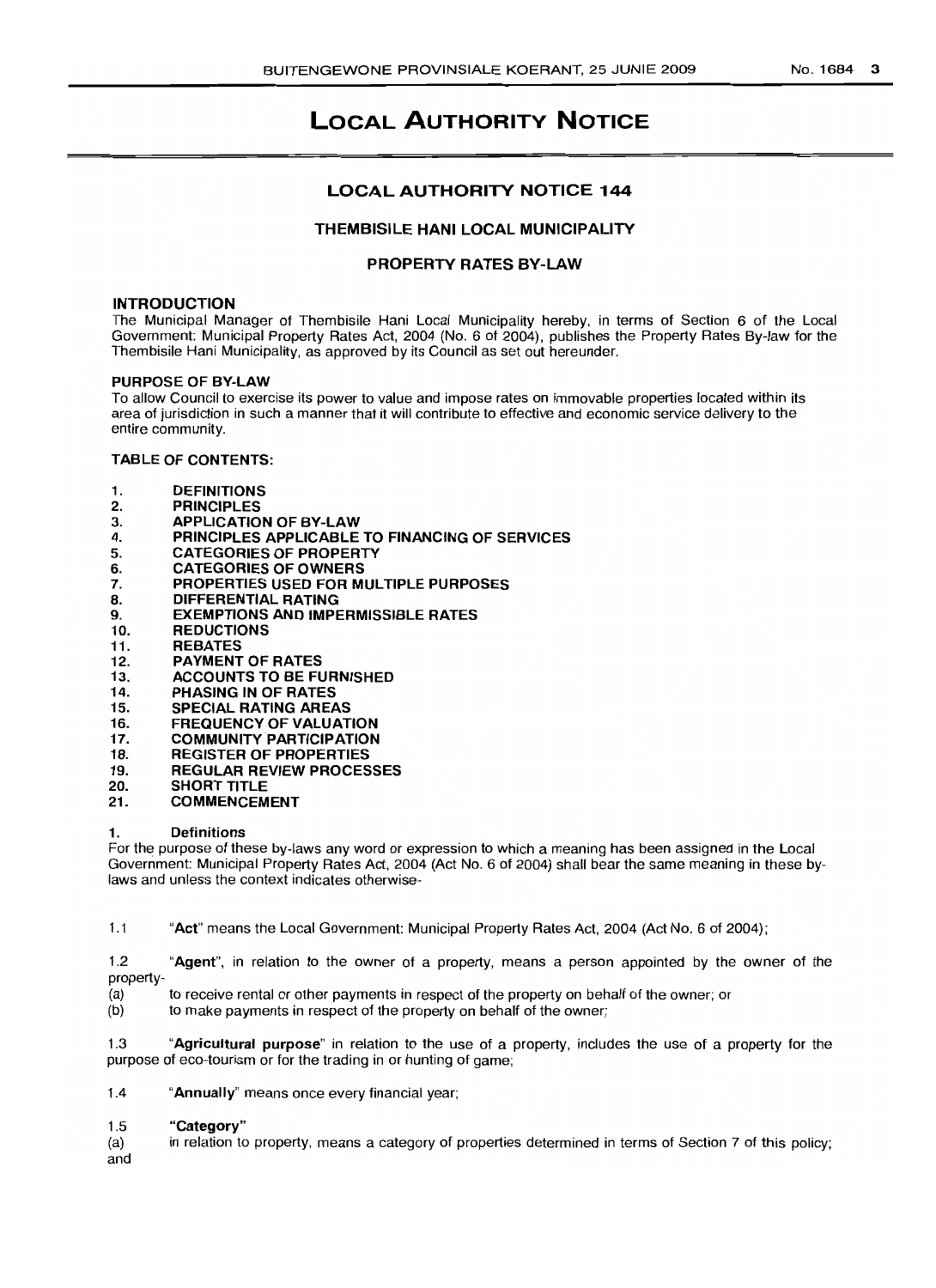(b) in relation to owners of properties, means a category of owners determined in terms of Section 8 of this policy.

1.6 "Child-headed household" means a household where the main caregiver of the said household is younger than 18 years of age. Child-headed household means a household headed by a child as defined in terms of section 28(3) of the Constitution.

1.7 ""Definitions, words and expressions" as used in the Act are applicable to this policy document where ever it is used;

1.8 "Land reform beneficiary", in relation to a property, means a person who -

(a) acquired the property through -

(i) the Provision of Land and Assistance Act, 1993 (Act No. 126 of 1993); or

(ii) the Restitution of Land Rights Act, 1994 (Act No. 22 of 1994);<br>(b) holds the property subject to the Communal Property Associa

holds the property subject to the Communal Property Associations Act, 1996 (Act No 28 of 1996);

(c) holds or acquires the property in terms of such other land tenure reform legislation as may pursuant to section 25(6) and (7) of the Constitution (Act No.108 of 1996) be enacted after this Act has taken effect;

1.9 "Land tenure right" means an old order right or a new order right as defined in section 1 of the Communal Land Rights Act, 2004 (Act No.11 of 2004);

1.10 "Municipality" means the Local Municipality of Thembisile Hani;

1.11 "Newly Rateable property" means any rateable property on which property rates were not levied before the end of the financial year preceding the date on which this Act took effect, excluding -

(a) a property which was incorrectly omitted from a valuation roll and for that reason was not rated before that date; and

(b) a property identified by the Minister by notice in the Gazette where the phasing-in of a rate is not justified;

## 1.12 "Owner"-

(a) in relation to a property referred to in paragraph (a) of the definition of "property", means a person in whose name ownership of the property is registered;

(b) in relation to a right referred to in paragraph (b) of the definition of "property", means a person in whose name the right is registered;

(c) . in relation to a land tenure right referred to in paragraph (c) of the definition of "property", means a person in whose name the right is registered or to whom it was granted in terms of legislation; or

(d) in relation to public service infrastructure referred to in paragraph (d) of the definition of "property", means the organ of state which owns or controls that public service infrastructure as envisaged in the definition of "publicly controlled",

provided that a person mentioned below may for the purposes of this Act be regarded by a municipality as the owner of a property in the following cases:-

(i) a trustee, in the case of a property in a trust excluding state trust land;<br>(ii) an executor or administrator, in the case of a property in a deceased e

(ii) an executor or administrator, in the case of a property in a deceased estate;<br>(iii) a trustee or liquidator, in the case of a property in an insolvent estate or in

a trustee or liquidator, in the case of a property in an insolvent estate or in

(iv) a judicial manager, in the case of a property in the estate of a person under

 $(v)$  a curator, in the case of a property in the estate of a person under curatorship;<br>(vi) a person in whose name a usufruct or other personal servitude is registered, in

a person in whose name a usufruct or other personal servitude is registered, in the case of a property that is subject to a usufruct or other personal servitude;

(vii) a lessee, in the case of a property that is registered in the name of a municipality and is leased by it;

or<br>(viii) a buyer, in the case of a property that was sold by a municipality and of which possession was given to the buyer pending registration of ownership in the name of the buyer;

1.13 "Privately owned towns serviced by the owner" means single properties, situated in an area not ordinarily being serviced by the municipality, divided through sub division or township establishment into (ten or more) full title stands and/ or sectional units and where all rates related services inclusive of installation and maintenance of streets, roads, sidewalks, lighting, storm water drainage facilities, parks and recreational facilities are installed at the full cost of the developer and maintained and rendered by the residents of such estate.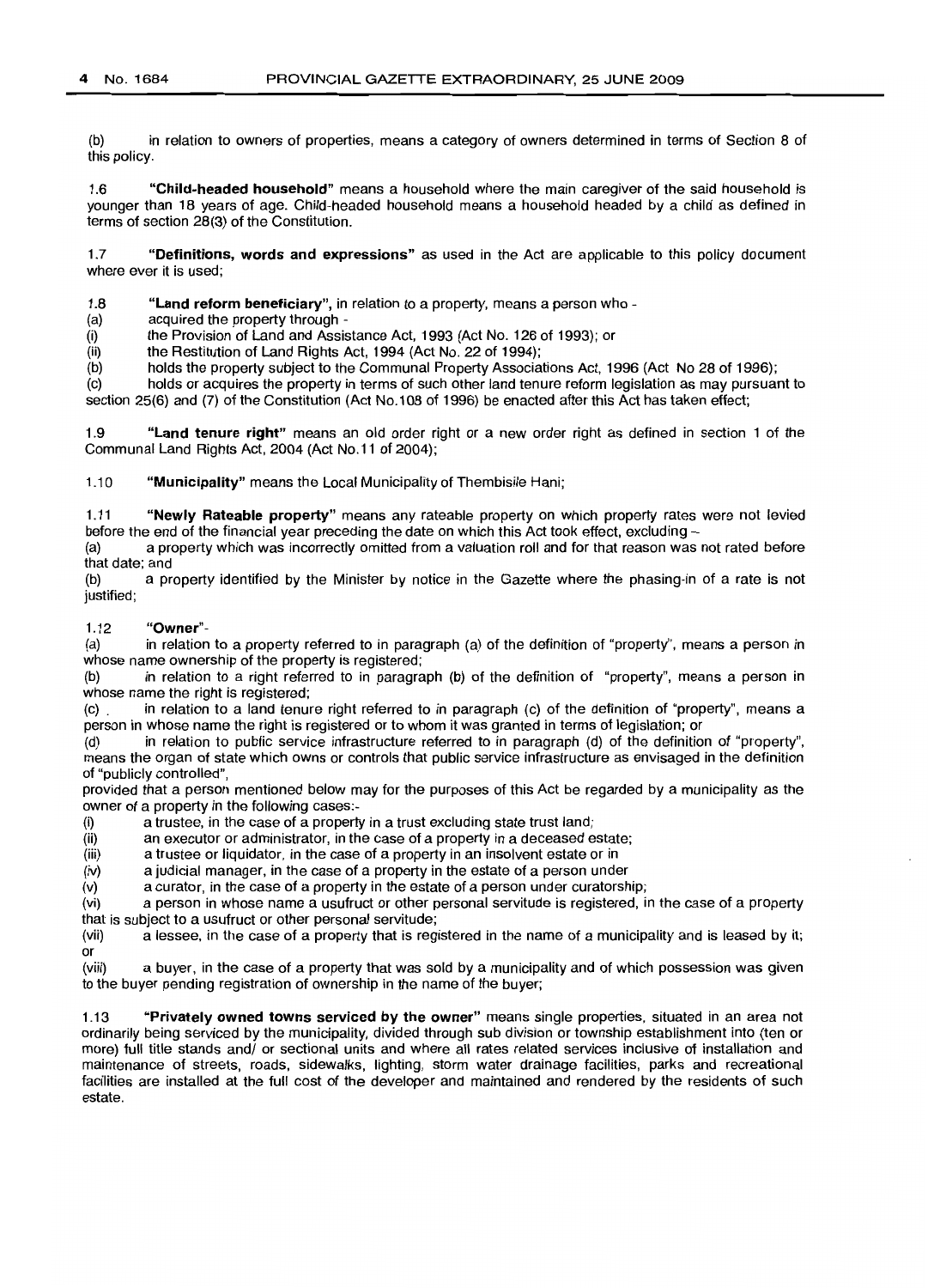1.14 "Property" means -

(a) immovable property registered in the name of a person, including, in the case of a sectional title scheme, a sectional title unit registered in the name of a person;

(b) a right registered against immovable property in the name of a person, excluding a mortgage bond registered against the property;

(c) a land tenure right registered in the name of a person or granted to a person in terms of legislation; or (d) public service infrastructure. public service infrastructure.

## 1.15 "Public service infrastructure" means publicly controlled infrastructure of the following kinds:

(a) national, provincial or other public roads on which goods, services or labour move across a municipal boundary;

(b) water or sewer pipes, ducts or other conduits, dams, water supply reservoirs, water treatment plants or water pumps forming part of a water or sewer scheme serving the public;

(c) power stations, power substations or power lines forming part of an electricity scheme serving the public;

(d) gas or liquid fuel plants or refineries or pipelines for gas or liquid fuels, forming part of a scheme for transporting such fuels;

(e) railway lines forming part of a national railway system;<br>(f) communication towers, masts, exchanges or lines for communication towers, masts, exchanges or lines forming part of a communications system serving the public;

(g) runways or aprons at national or provincial airports;

(h) breakwaters, sea walls, channels, basins, quay walls, jetties, roads, railway or infrastructure used for the provision of water, lights, power, sewerage or similar services of ports, or navigational aids comprising lighthouses, radio navigational aids, buoys, beacons or any other device or system used to assist the safe and efficient navigation of vessels;

(i) any other publicly controlled infrastructure as may be prescribed; or<br>(i) rights of way, easements or servitudes in connection with infrastru

rights of way, easements or servitudes in connection with infrastructure mentioned in paragraphs (a) to (i).

# 1.16 "Residential property" means improved property that:-

(a) is used predominantly (60% or more) for residential purposes including any adjoining property registered in the name of the same owner and used together with such residential property as if it were one property. Any such grouping shall be regarded as one residential property for rate rebate or valuation reduction purposés.<br>(b)

Is a unit registered in terms of the Sectional Title Act and used predominantly for residential purposes.

(c) Is owned by a share-block company and used solely for residential purposes.

(d) Is a residence used for residential purposes situated on property used for or related to educational purposes.

(e) Retirement schemes and life right schemes used predominantly (60% or more) for residential purposes.

And specifically exclude hostels, flats, old age homes, guest houses and vacant land irrespective of its zoning or intended use.

1.17 "Rural communal settlements" means the residual portion of rural communal land excluding identifiable and rateable entities within the property and excluding State Trust Land and land reform beneficiaries as defined in the Act.

1.18 "state trust land" means land owned by the state-

(a) in trust for persons communally inhabiting the land in terms of a traditional system of land tenure;

 $(b)$ over which land tenure rights were registered or granted; or

(c) 1994). which is earmarked for disposal in terms of the Restitution of Land Rights Act, 1994 (Act No. 22 of

1.19 In this by-law, words used in the masculine gender include the feminine, the singular includes the plural and vice versa.

# 2. Principles

2.1 Rates will be levied in accordance with the Act as an amount in the rand based on the market value of all rateable property contained in the municipality's valuation roll and supplementary valuation roll.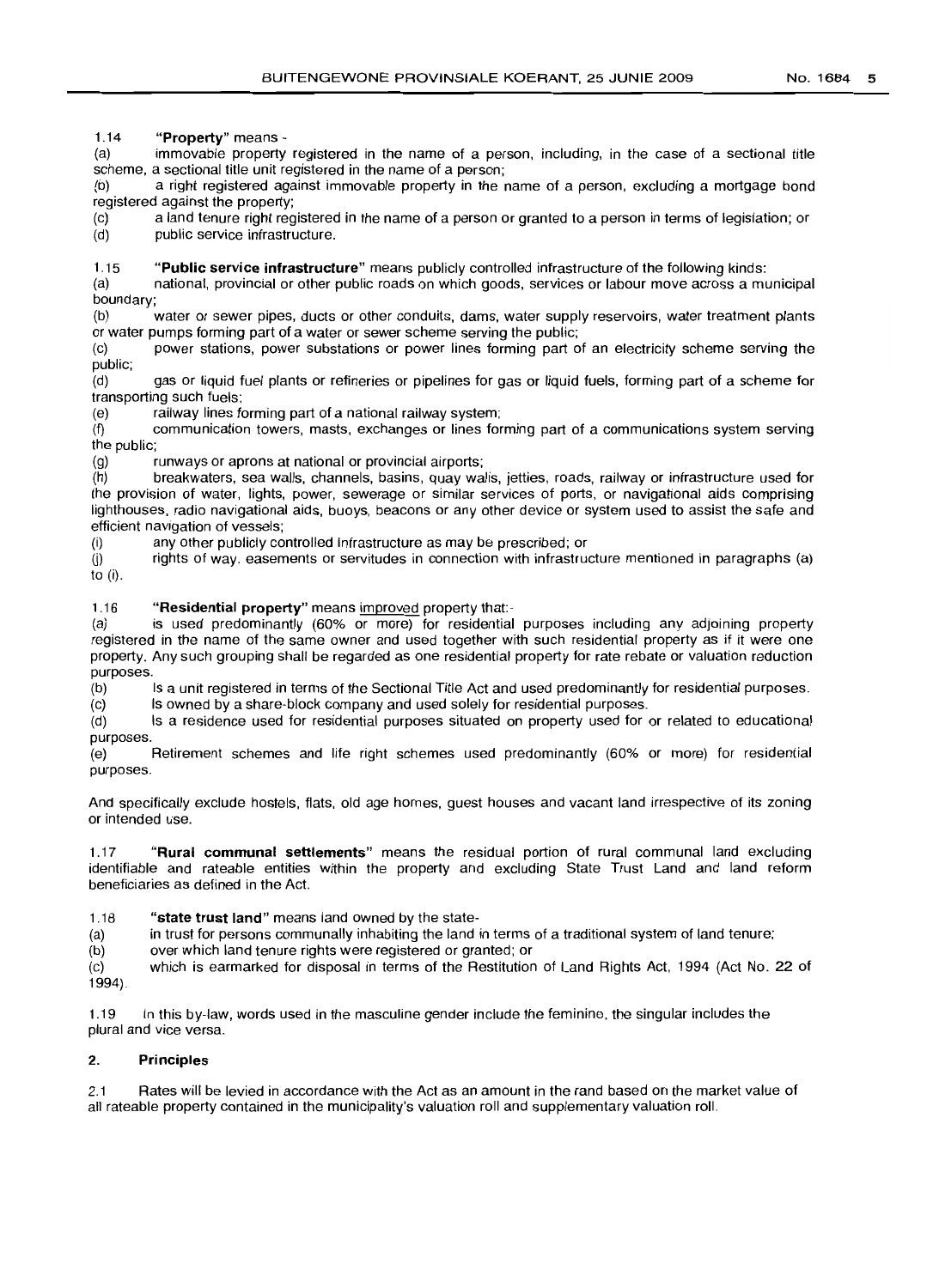2.2 The municipality will differentiate between various categories of property and categories of owners of property as contemplated in clause 5 and 6 of this by-law.

2.3 Some categories of property and categories of owners will be granted relief from rates.

2.4 The municipality will not grant relief in respect of payments for rates to any category of owners or properties, or to owners of properties on an individual basis.

2.5 There will be no phasing in of rates based on the new valuation roll, except as prescribed by legislation and in accordance with clause 14 of this by-law.

2.6 The municipality's rates policy will be based on the following principles:<br>(a) Equity

**Equity** 

The municipality will treat all ratepayers with similar properties the same.

(b) Affordability

The ability of a person to pay rates will be taken into account by the municipality. In dealing with the poor/indigent ratepayers the municipality will provide relief measures through exemptions, reductions or rebates and cross subsidy from the equitable share allocation.

(c) Sustainability

Rating of property will be implemented in a way that:

i. it supports sustainable local government by providing a stable and buoyant revenue source within the discretionary control of the municipality;

ii. Supports local, social and economic development; and<br>iii. Secures the economic sustainability of every category

iii. Secures the economic sustainability of every category of ratepayer.<br>(d) Cost efficiency

Cost efficiency

Rates will be based on the value of all rateable property and will be used to fund community and subsidised services after taking into account surpluses generated on trading (water) and economic (refuse removal, sewerage disposal) services and the amounts required to finance exemptions, rebates, reductions and phasingin of rates as approved by the municipality from time to time.

# 3. Application of By-law

3.1 Where this by-law contradicts national legislation, such legislation has preference over this by-law. The Municipal Manager shall bring such conflicts immediately to the attention of the municipality once he becomes aware of such conflicts and will propose changes to the municipality's by-laws to eliminate such conflicts.

3.2 If there is any conflict between this by-law and the Property Rates policy of the municipality, this bylaw will prevail.

3.3 In imposing the rate in the rand for each annual operating budget component, the municipality shall grant exemptions, rebates and reductions to the categories of properties and categories of owners.

#### 4. Principles applicable to financing services

4.1 The municipal manager or his/her nominee must, subject to the guidelines provided by the National Treasury and Executive Committee of the municipality, make provision for the following classification of

services:-<br>(a) T **Trading services** 

i. Water<br>(b) Econo

Economic services

- i. Refuse removal.<br>ii. Sewerage dispos
- Sewerage disposal.

(c) Community and subsidised services

These include all those services ordinarily being rendered by the municipality excluding those mentioned in 4.1

(a) and (b). 4.2 Trading and economic services as referred to in clauses (a) and (b) must be ring fenced and financed from service charges while community and subsidised services referred to in clause (c) will be financed from surpluses on trading and economic services, regulatory fees, rates and rates related income.

## 5. Categories of property

5.1 Different rates may be levied in respect of the categories of rateable properties as determined by the municipality's rates policy.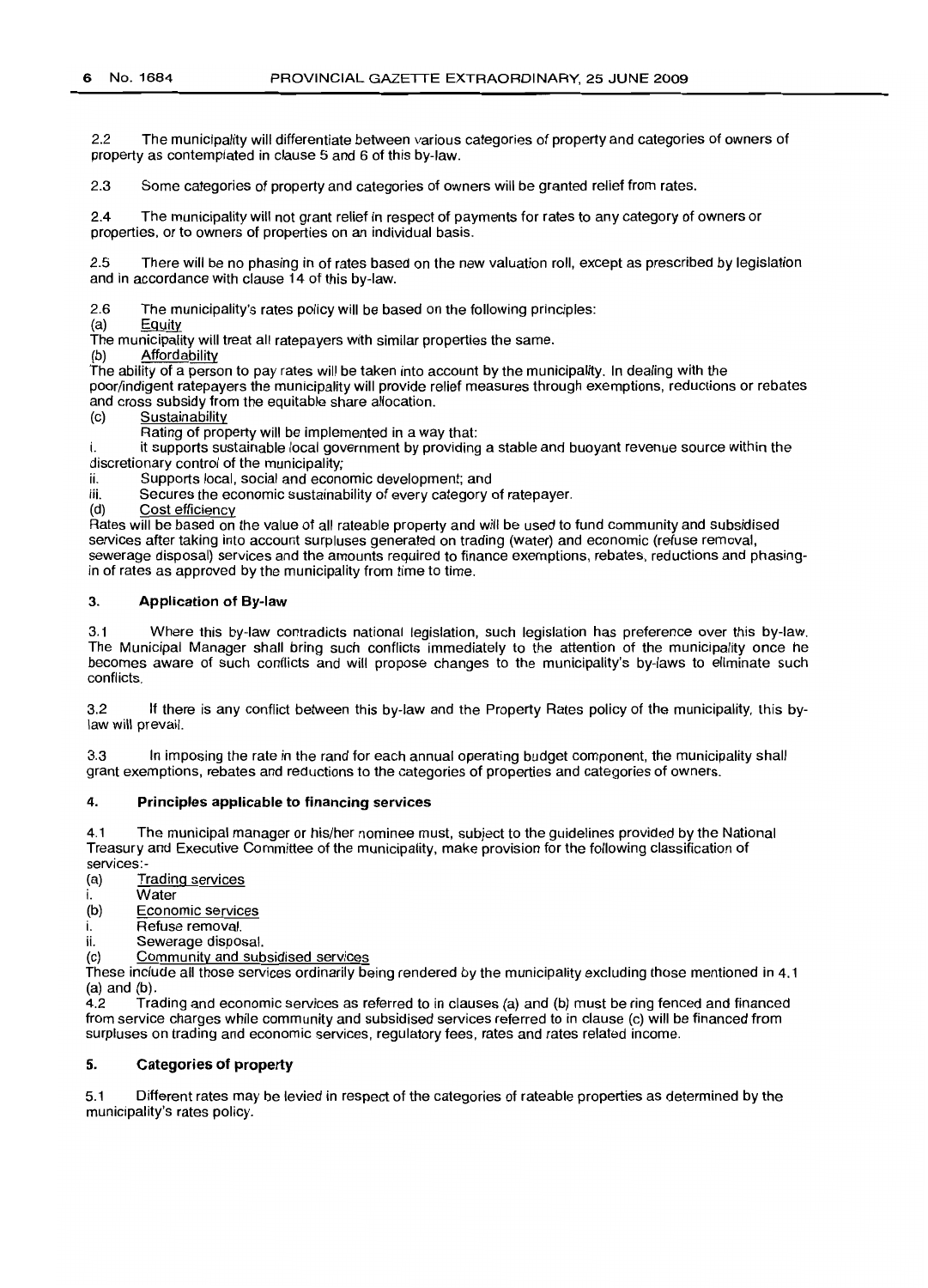5.2 Such rates will be determined on an annual basis during the compilation of the municipality's budget.

5.3 In determining the category of a property referred to in 5.1 the municipality shall take into consideration the dominant use of the property regardless the formal zoning of the property;

5.4 Properties used for multiple purposes shall be categorised and rated as provided for in section 9 of the Act and as more fully described in clause 7 of this by-law.

## 6. **Categories of owners**

6.1 For the purpose of granting exemptions, reductions and rebates in terms of clause 9, 10 and 11 respectively the following categories of owners of properties are determined:

(a) Those owners who qualify and who are registered as indigents in terms of the adopted indigent policy of the municipality;<br>(b) Those own

Those owners who do not qualify as indigents in terms of the adopted indigent policy of the municipality but whose total monthly income is less than the amount annually determined by the municipality in its budget;<br>(c) Owners of property situated within an area affected by-Owners of property situated within an area affected by-

i. a disaster within the meaning of the Disaster Management Act, 2002 (Act No. 57 of 2002); or

ii. serious adverse social or economic conditions.

(d) Owners of residential properties with a market value below the amount as determined annually by the rnunicipality in its budget;

(e) Owners of properties situated in "privately owned towns" as determined by the municipality's rates policy;<br>(f)

Owners of agricultural properties as determined by the municipality's rates policy; and

(g) Child headed families where any child of the owner or child who is a blood relative of the owner of the property, is responsible for the care of siblings or parents of the household.

#### 7. **Properties** used **for multiple purposes**

7 1 Rates on properties used for multiple purposes will be levied by the "dominant use of the property".

# 8. **Differential rating**

8.1 Criteria for differential rating on different categories of properties will be according to-

(a) The nature of the property including its sensitivity to rating e.g. agricultural properties used for agricultural purposes.<br>(b) The promotio

The promotion of social and economic development of the municipality.

8.2 Differential rating among the various property categories will be done by way of setting different cent amount in the rand for each property category; and

83 by way of reductions and rebates as provided for in the municipality's rates policy document.

#### 9. **Exemptions and Impermissible Rates**

9.1 Categories of property and categories of owners as determined by the municipality's rates policy on an annual basis will be exempted from paying rates.

9.2 Conditions determined by the rates policy will be applied accordingly.

9.3 Exemptions will automatically apply where no applications are required.

9.4 Rates may not be levied by the municipality on properties prescribed in Section 17(1) of the Municipal Property Rates Act, 2004.

9.5 Public Benefit Organisations performing a specific public benefit activity and registered in terms of the Income Tax Act, 1962 (No 58 of 1962) for tax reduction because of those activities, may apply for exemption of property rates, on conditions as determined by the municipality's rates policy.

9.6 The municipality retains the right to refuse the exemption if the details supplied in the application form were incomplete, incorrect or false.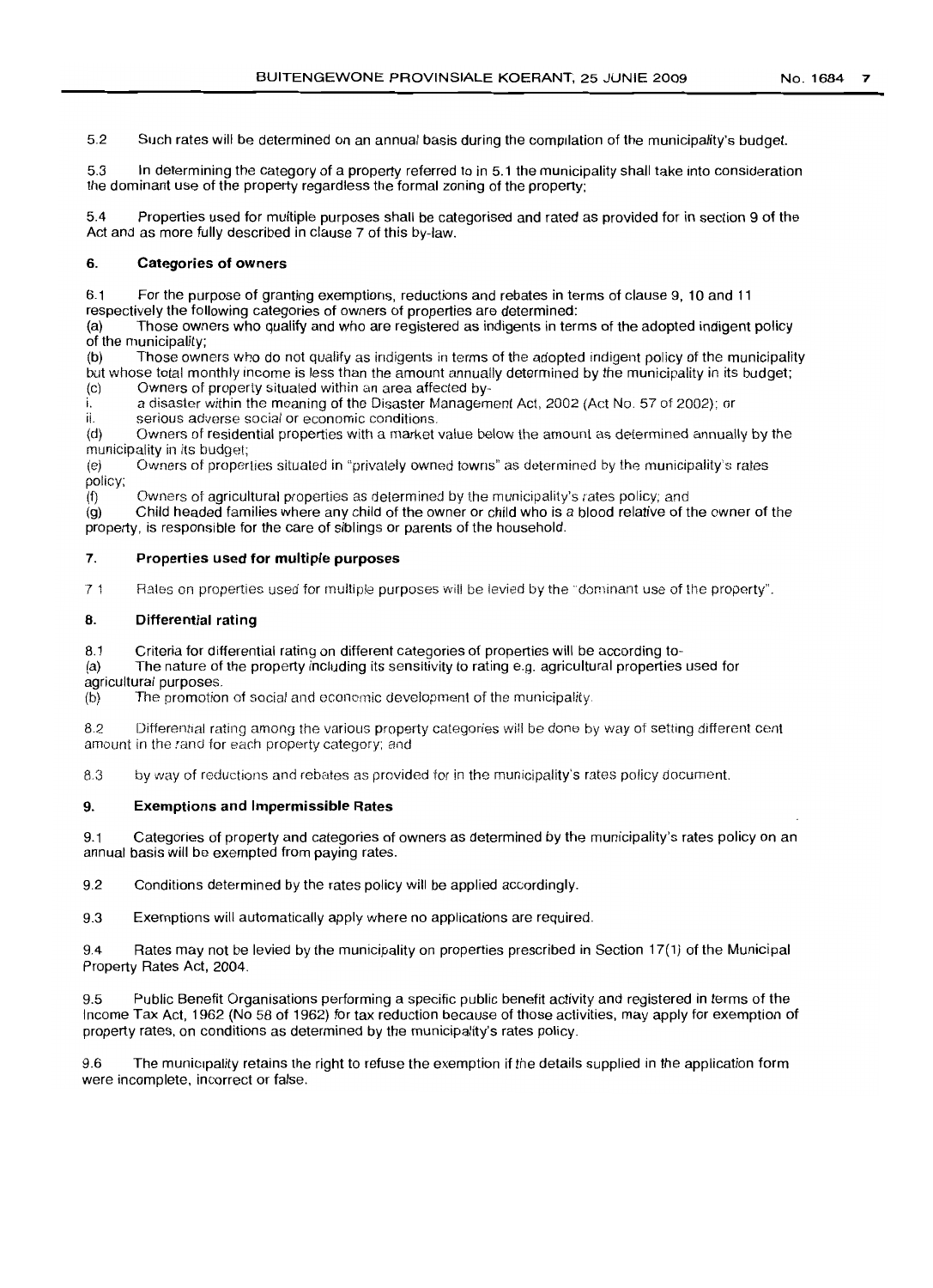9.7 The extent of the exemptions implemented will annually be determined by the municipality and it must be included in the annual budget.

#### 10. **Reductions**

10.1 Reductions as contemplated in section 15 of the Act will be considered on an ad-hoc basis in the event of the following:

10.1.1 Partial or total destruction of a property.

10.1.2 Disasters as defined in the Disaster Management Act, 2002 (Act 57 of 2002).

10.2 The following conditions shall be applicable in respect of 10.1:-

10.2.1 The owner referred to in 10.1.1 shall apply in writing for a reduction and the onus will rest on such applicant to prove to the satisfaction of the municipality that his property has been totally or partially destroyed. He/she will also have to indicate to what extent the property can still be used and the impact on the value of the property.

10.2.2 Property owners will only qualify for a rebate if affected by a disaster as referred to in the Disaster Management Act, 2002 (Act No. 57 of 2002).

10.2.3 A maximum reduction determined annually by the municipality will be allowed in respect of both 10.1.1 and 10.1.2.

10.2.4 An ad-hoc reduction will not be given for a period in excess of 6 months, unless the municipality gives further extension on application.

10.2.5 If rates were paid in advance prior to granting of a reduction the municipality will give credit to such an owner as from the date of reduction until the date of lapse of the reduction or the end of the period for which payment was made whichever occurs first.

## 11. **Rebates**

11.1. Categories of property

11.1.1 The municipality may grant rebates to categories of property as determined in the municipality's rates policy.

11.2 Categories of owners

11.2.1 The municipality may grant rebates to categories of owners as determined annually in the municipality's rates policy.

11.3 Conditions determined by the rates policy will be applied accordingly.

11.4 Applications for rebates must reach the municipality before the date determined by the property policy, preceding the start of the new municipal financial year for which relief is sought.

11.5 The municipality retains the right to refuse rebates if the details supplied in the application form were incomplete, incorrect or false.

11.6 Properties with a market value below a prescribed valuation level of an amount determined annually by the Municipality may, instead of a rate being determined on the market value, be rated a uniform fixed amount per property.

11.7 The extent of the rebate in terms of 11.1, 11.2 and 11.6 will annually be determined by the municipality and it must be included in the annual budget.

#### 12. **Payment of rates**

12.1 Council may levy assessment rates: -

(a) On a monthly basis or less regular as determined by the Municipal Finance Management Act,(No.56 of 2003) or

(b) Annually, as agreed with the owner of the property.

12.2 The municipality shall determine the due dates for payments in monthly installments and the single annual payment and this date shall appear on the accounts forwarded to the owner/ tenant/ occupants/ agent.

12.3 Rates payable on an annual basis, will be subject to a discount of 5% if paid in full on or before 30 September of each year.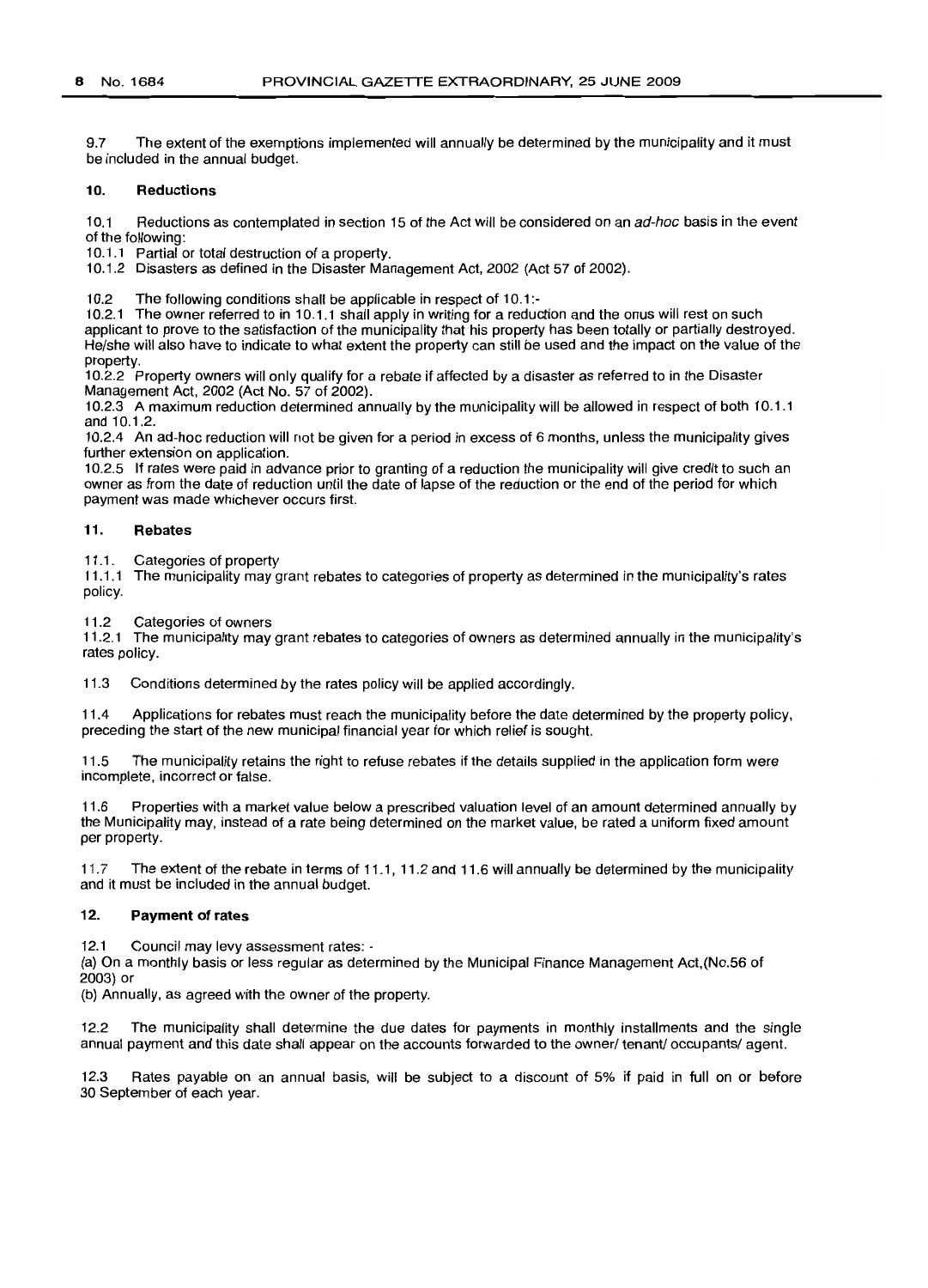12.4 Interest on arrears rates, whether payable on or before 30 September or in equal monthly instalments, shall be calculated in accordance with the provisions of the Credit Control and Debt Collection Policy of the Municipality.

12.5 If a property owner who is responsible for the payment of property rates in terms of the rates policy, fails to pay such rates in the prescribed manner, it will be recovered from him/her in accordance with the provisions of the Credit Control and Debt Collection By-law of the Municipality.

12.6 Arrears rates shall be recovered from tenants, occupiers and agents of the owner, in terms of section 28 and 29 of the Act and the Municipality's credit control en debt collection by-law.

12.7 Where the rates levied on a particular property have been incorrectly determined, whether because of an error or omission on the part of the municipality or false information provided by the property owner concerned or a contravention of the permitted use to which the property concerned may be put, the rates payable shall be appropriately adjusted for the period extending from the date on which the error or omission is detected back to the date on which rates were first levied in terms of the current valuation roll.

12.8 In addition, where the error occurred because of false information provided by the property owner or as a result of a contravention of the permitted use of the property concerned, interest on the unpaid portion of the adjusted rates payable shall be levied at the maximum rate permitted by prevailing legislation.

# 13. Accounts to be furnished

13.1 The municipality will furnish each person liable for the payment of rates with a written account, which will specify:

- (i) the amount due for rates payable,
- (ii) the date on or before which the amount is payable,
- (iii) how the amount was calculated,
- (iv) the market value of the property, and
- (v) rebates, exemptions, reductions or phasing-in, if applicable.

13.2 A person liable for payment of rates remains liable for such payment, whether or not such person has received a written account from the municipality. If the person concerned has not received a written account, he/she must make the necessary enquiries with the municipality.

13.3 In the case of joint ownership the municipality shall consistently, in order to minimise costs and unnecessary administration, recover rates from one of the joint owners only provided that it takes place with the consent of the owners concerned.

# 14. Phasing in of rates

14.1 The rates to be levied on newly rateable property shall be phased in as explicitly provided for in section 21 of the Act.

14.2 The phasing-in discount on the properties referred to in section 21 shall be as follows:<br>First year : 75% of the relevant rate;

- 
- First year : 75% of the relevant rate;<br>Second year : 50% of the relevant rate; : 50% of the relevant rate; and  $\blacksquare$
- Third year  $\therefore$  25% of the relevant rate.  $\blacksquare$

14.3 No rates shall be levied on newly rateable properties that are owned and used by organisations conducting activities that are beneficial to the public and that are registered in terms of the Income Tax Act for those activities, during the first year. The phasing-in discount on these properties shall be as indicated below:-<br>First year :100% of the relevant rate;

- First year :100% of the relevant rate;<br>Second year : 75% of the relevant rate;
- : 75% of the relevant rate;  $\blacksquare$
- Third year : 50% of the relevant rate; and
- Fourth year : 25% of the relevant rate.  $\blacksquare$

# 15. Special rating areas

15.1 The municipality will, whenever deemed necessary, by means of a formal Council resolution determine special rating areas in consultation with the relevant communities as provided for in section 22 of the Act.

15.2 The following matters shall be attended to in consultation with the committee referred to in clause 15.3 whenever special rating is being considered: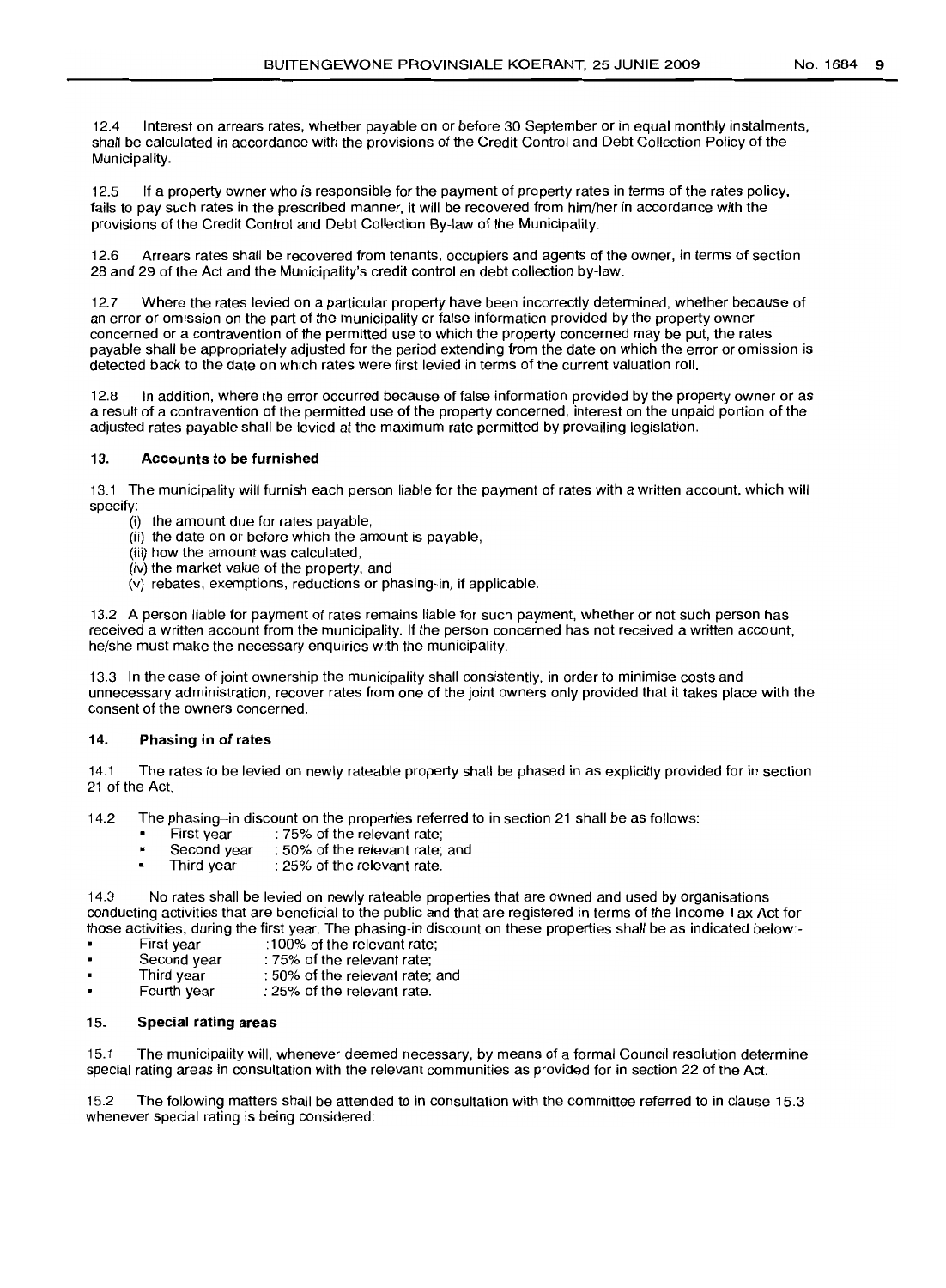15.2.1 Proposed boundaries of the special rating area;

15.2.2 Statistical data of the area concerned giving a comprehensive picture of the number of erven with its zoning, services being rendered and detail of services such as capacity, number of vacant erven and services that are not rendered;

15.2.3 Proposed improvements clearly indicating the estimated costs of each individual improvement;

15.2.4 Proposed financing of the improvements or projects;

15.2.5 Priority of projects if more than one;

15.2.6 Social economic factors of the relevant community;

15.2.7 Different categories of property;

15.2.8 The amount of the proposed special rating;

15.2.9 Details regarding the implementation of the special rating;

15.2.10 The additional income that will be generated by means of this special rating.

15.3 A committee consisting of 6 members of the community residing within the area affected will be established to advise and consult the municipality in regard to the proposed special rating referred to above. This committee will be elected by the inhabitants of the area concerned who are 18 years of age or older. No person under the age of 18 may be elected to serve on the committee. The election of the committee will happen under the guidance of the Municipal Manager. The committee will serve in an advisory capacity only and will have no decisive powers.

15.4 The required consent of the relevant community shall be obtained in writing or by means of a formal voting process under the chairmanship of the Municipal Manager. A majority shall be regarded as 50% plus one of the households affected. Each relevant household, i.e, every receiver of a monthly municipal account, will have 1 vote only.

15.5 In determining the special additional rates the municipality shall differentiate between different categories as referred to in clause 5.

15.6 The additional rates levied shall be utilised for the purpose of improving or upgrading of the specific area only and not for any other purposes whatsoever.

15.7 The municipality shall establish separate accounting and other record-keeping systems for the identified area and the households concerned shall be kept informed of progress with projects and financial implications on an annual basis.

#### 16. **Frequency of valuation**

16.1 The municipality shall prepare a new valuation roll every 4 (four) years.

16.2 The municipality, under exceptional circumstances, may request the MEC for Local Government and Housing in the province to extend the validity of the valuation roll to 5 (five) years.

16.3 Supplementary valuations will be done at least on an annual basis to ensure that the valuation roll is properly maintained.

#### 17. **Community participation**

17.1 Before the municipality adopts the rates by-law, the municipal manager will follow the process of community participation envisaged in chapter 4 of the Municipal Systems Act and comply with the following requirements:

17.1.1 Council must establish appropriate mechanisms, processes and procedures to enable the local community to participate and will provide for consultative sessions with locally recognised community organisations and where appropriate traditional authorities.

17.1.2 Conspicuously display the draft rates by-law for a period of at least 30 days (municipality to include period decided on) at the municipality's head and satellite offices and libraries (and on the website). 17.1.3 Advertise in the media a notice stating that the draft rates by-law has been prepared for submission to council and that such by-law is available at the various municipal offices and on the website for public inspection.<br>17.1.4 P

Property owners and interest persons may obtain a copy of the draft policy from the municipal offices during office hours at a fee as determined by Council as part of its annual tariffs.

17.1.5 Property owners and interest persons are invited to submit written comments or representations to the municipality within the specified period in the notice.

17.1.6 The municipality will consider all comments and/or representations received when considering the finalisation of the rates policy and by-law.